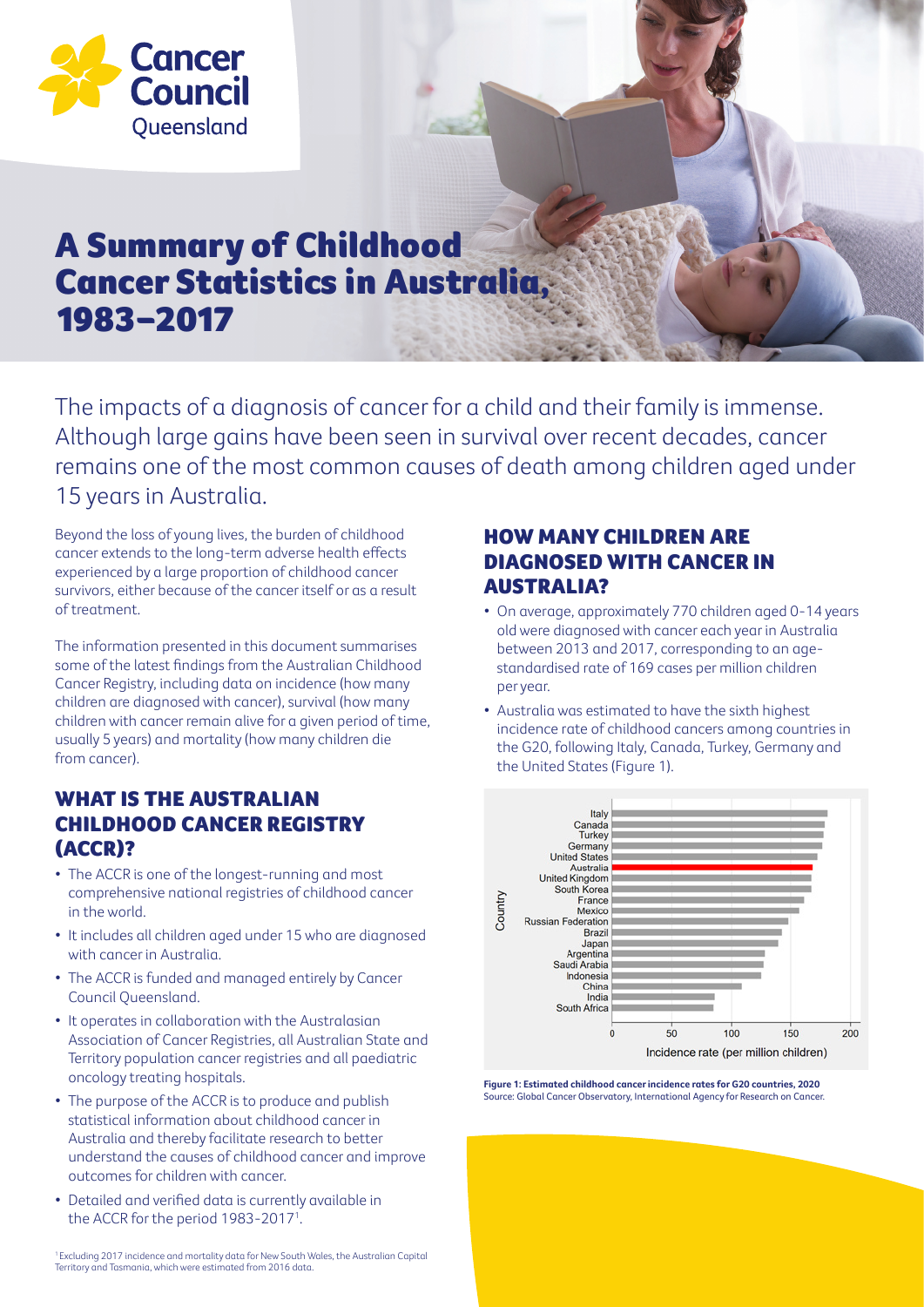- Childhood cancer incidence rates were 8% higher for boys (176 per million boys per year) than for girls (163 per million girls per year).
- Almost half (46%) of all children diagnosed with cancer in Australia were aged 0-4 years old at diagnosis.
- The three most common types of childhood cancer were acute lymphoid leukaemia (189 cases per year on average, 24%), astrocytoma (69 cases, 9%) and neuroblastoma (46 cases, 6%).

# HOW HAVE CHILDHOOD CANCER INCIDENCE RATES IN AUSTRALIA CHANGED OVER TIME?

• After adjusting for changes in the population, the modelled incidence rate of all childhood cancers combined in Australia increased by a total of 31% between 1983 and 2017 (Figure 2). The most recent trend has seen a slow but steady increase of 0.4% per year on average between 1993 and 2017 (11% increase in total over that period).



**Figure 2: Incidence rates (observed and trend) for all childhood cancers combined, Australia, 1983-2017.** Rates are age-standardised to the 2001 Australian Standard Population.<br>Trends modelled using joinpoint regression (http://surveillance.cancer.gov/joinpoint/).

- Significantly increasing trends in incidence rates over the entire period from 1983 to 2017 were observed for Burkitt lymphoma (+1.8% per year on average), germ cell tumours (+1.3%), osteosarcoma (+1.2%), medulloblastoma (+0.8%) and lymphoid leukaemia (+0.5%). In contrast, there has been an ongoing decrease of 0.8% per year for non-Hodgkin lymphoma (excluding Burkitt lymphoma) over the entire period while incidence rates of melanoma have decreased rapidly by an average of 6.8% per year since 1996 and acute myeloid leukaemia has decreased by 2.2% per year since 2002.
- It is difficult to interpret incidence rate trends given the limited understanding of the causes of most cases of childhood cancer. Unlike adult cancer, lifestyle factors are rarely, if ever, involved. It is possible that diagnostic improvements and changes in data reporting may contribute to the observed increases, but other factors are not clear.

13 11 20 cancerqld.org.au

### WHAT ARE THE RATES OF SURVIVAL FOR CHILDREN IN AUSTRALIA FOLLOWING A DIAGNOSIS OF CANCER?

- As at the end of 2017, five-year relative survival<sup>2</sup> for all children diagnosed with cancer in Australia between 2007 and 2016 was 86%.
- Survival rates varied widely depending on the type of cancer. Almost all children who were diagnosed with either Hodgkin lymphoma (>99%), retinoblastoma (99%) or melanoma (98%) survived for at least five years. Five-year relative survival rates were also high for children with germ cell tumours & neoplasms of gonads (97%), Burkitt lymphoma (93%), lymphoid leukaemia (93%) and Wilms tumour (92%). In contrast, only 48% of children with other gliomas and 60% of those with medulloblastoma survived for at least 5 years from their date of diagnosis. (Table 1).

#### **Table 1: Five-year relative survival by diagnostic group/subgroup, Australia, 2007-2016**

| <b>Diagnostic</b><br>group/subgroup (a)                                                                                                                                                                                                    | <b>Five-year relative</b><br>survival estimate (b)<br>(95% CI) (c)                                              |
|--------------------------------------------------------------------------------------------------------------------------------------------------------------------------------------------------------------------------------------------|-----------------------------------------------------------------------------------------------------------------|
| I. Leukaemias, myeloproliferative & myelodysplastic diseases                                                                                                                                                                               | 90.3% (89.0%-91.5%)                                                                                             |
| la. Lymphoid leukaemias                                                                                                                                                                                                                    | 93.0% (91.6%-94.2%)                                                                                             |
| Ib. Acute myeloid leukaemias                                                                                                                                                                                                               | 76.9% (71.7%-81.3%)                                                                                             |
| II. Lymphomas & reticuloendothelial neoplasms                                                                                                                                                                                              | 95.2% (93.3%-96.6%)                                                                                             |
| Ila. Hodgkin lymphoma                                                                                                                                                                                                                      | 99.7% (97.3%-100%)                                                                                              |
| Ilb. Non-Hodgkin lymphoma                                                                                                                                                                                                                  | 90.4% (85.9%-93.6%)                                                                                             |
| IIc. Burkitt lymphoma                                                                                                                                                                                                                      | 93.2% (87.1%-96.5%)                                                                                             |
| III. Central nervous system & intracranial/intraspinal neoplasms<br>(d)<br>Illa. Ependymomas and choroid plexus tumours (d)<br>IIIb. Astrocytomas (d)<br>IIIc. Intracranial & intraspinal embryonal tumours (d)<br>IIId. Other gliomas (d) | 76.7% (74.5%-78.7%)<br>77.3% (69.5%-83.3%)<br>85.4% (82.4%-88.0%)<br>60.5% (54.6%-65.9%)<br>48.2% (40.8%-55.1%) |
| IV. Neuroblastoma & other peripheral nervous cell tumours                                                                                                                                                                                  | 77.9% (73.6%-81.6%)                                                                                             |
| IVa. Neuroblastoma & ganglioneuroblastoma                                                                                                                                                                                                  | 77.8% (73.5%-81.6%)                                                                                             |
| V. Retinoblastoma                                                                                                                                                                                                                          | 98.9% (95.1%-99.9%)                                                                                             |
| <b>VI.</b> Renal tumours                                                                                                                                                                                                                   | 91.6% (87.9%-94.3%)                                                                                             |
| Vla. Nephroblastoma & other nonepithelial renal tumours                                                                                                                                                                                    | 92.3% (88.7%-94.9%)                                                                                             |
| <b>VII.</b> Hepatic tumours                                                                                                                                                                                                                | 79.3% (69.9%-86.1%)                                                                                             |
| VIIa. Hepatoblastoma                                                                                                                                                                                                                       | 83.2% (73.5%-89.7%)                                                                                             |
| <b>VIII.</b> Malignant bone tumours                                                                                                                                                                                                        | 77.4% (71.2%-82.4%)                                                                                             |
| <b>VIIIa. Osteosarcomas</b>                                                                                                                                                                                                                | 66.2% (55.8%-74.7%)                                                                                             |
| VIIIc. Ewing tumours & related bone sarcomas                                                                                                                                                                                               | 86.4% (78.3%-91.7%)                                                                                             |
| IX. Soft tissue & other extraosseous sarcomas                                                                                                                                                                                              | 76.3% (71.5%-80.3%)                                                                                             |
| IXa. Rhabdomyosarcomas                                                                                                                                                                                                                     | 75.6% (68.5%-81.4%)                                                                                             |
| X. Germ cell tumours, trophoblastic tumours<br>& neoplasms of gonads (d)                                                                                                                                                                   | 96.8% (93.9%-98.4%)                                                                                             |
| XI. Other malignant epithelial neoplasms & melanomas                                                                                                                                                                                       | 95.8% (92.7%-97.6%)                                                                                             |
| <b>XId.</b> Melanomas                                                                                                                                                                                                                      | 97.5% (90.0%-99.5%)\                                                                                            |

**Notes:** a.) Defined using the International Classification of Childhood Cancers, version 3 (ICCC-3). b.) Relative survival estimates were calculated using the cohort method for children diagnosed with cancer between 1 Jan 2007 and 31 Dec 2016, with follow-up on mortality status to 31 Dec 2017. c.) 95% confidence interval shown in brackets. d.) Includes intracranial and intraspinal tumours of benign or uncertain behaviour.

• Five-year survival rates for childhood cancer in Australia generally compare favourably to recent estimates from similar countries in North America and Europe. For example, the latest overall five-year survival reported was 84% in both the United States (2010-2016)<sup>3</sup> and England (2011-2015)4 , compared to 86% in Australia (2007-2016).

<sup>2</sup>Relative survival measures the survival of children with cancer compared to the survival of children of the same age and sex in the general population. 3 Source: SEER Cancer Statistics Review, 1975-2017 (https://seer.cancer.gov/csr/1975\_2017/) 4 Source: Childhood Cancer Statistics, England: Annual Report 2018 (http://www.ncin.org.uk/publications)



Every minute, every hour, every day.